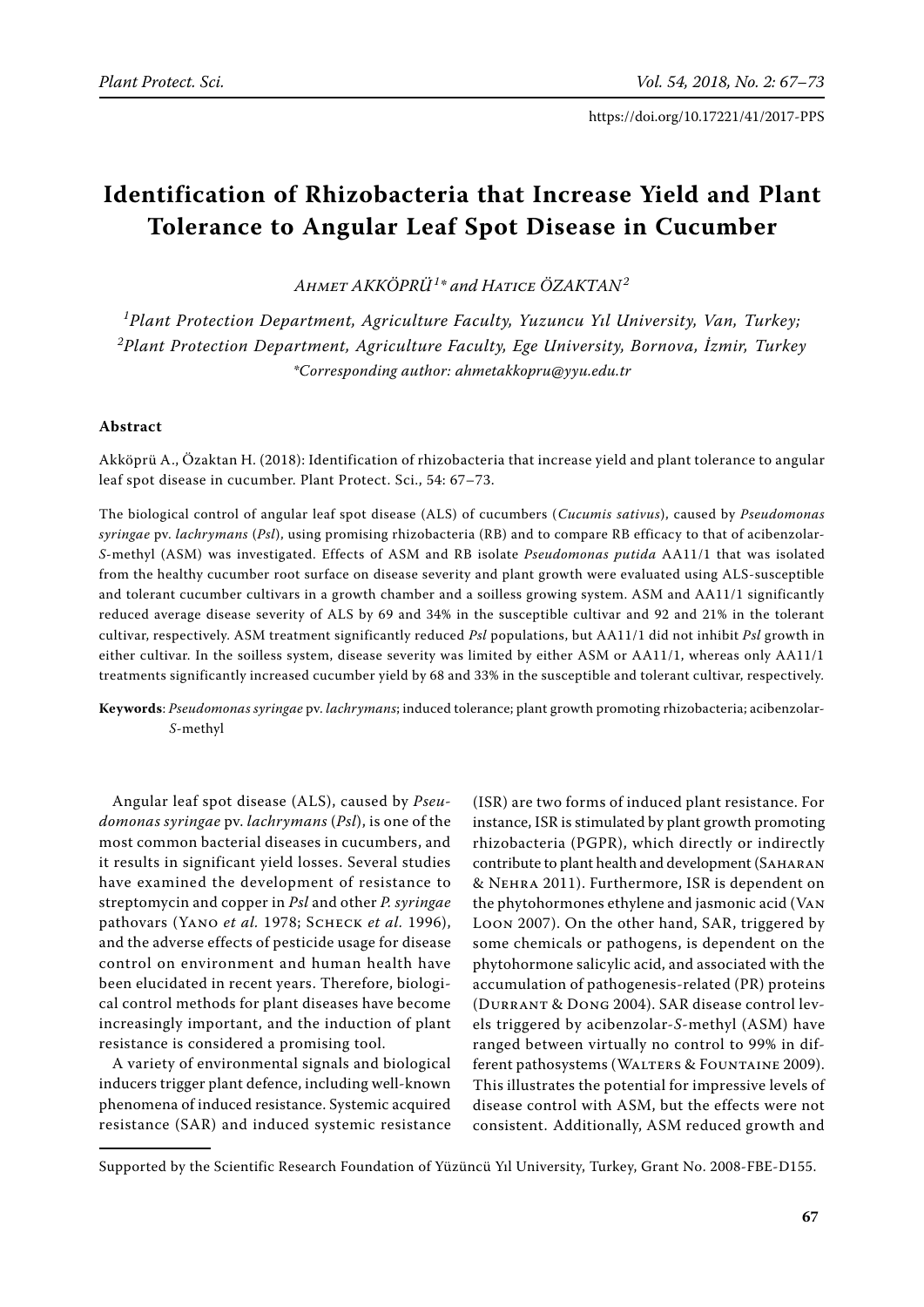yield of some crop plants. For example, Romero *et al*. (2001) and Hukkanen *et al*. (2008) showed that ASM suppressed the disease, but it also may result in a yield loss.

The purpose of this study was to determine the effects of PGPR and ASM treatments on the severity of ALS in cucumbers, *Psl* population dynamics, and the marketable yield of ALS-sensitive and tolerant cucumber cultivars grown in a soilless system.

# **MATERIAL AND METHODS**

*Isolation and identification of rhizobacteria*. The rhizobacteria (RB) used in this study were isolated from healthy cucumber roots collected in the western Aegean region of Turkey in 2008–2009. The roots of cucumber plants were washed with tap water and dried with sterile blotting paper. A 1-g sample was taken from the root surface tissue and placed in 100 ml of phosphate buffer. After extraction on a rotary shaker for 30 min at 120 rpm, 10-fold serial dilutions  $(10^{-1}$  to  $10^{-3})$  were made, and 0.1 ml of each dilution was spread on triplicate plates of King's medium B agar (KB) amended with cycloheximide (100 mg/l) and plates were incubated at 24°C for 48 hours. RB colonies, which produced a fluorescent pigment on KB medium, were Gram-negative and which did not induce the hypersensitive reaction on tobacco leaves were selected. RB strains were identified based on the concatenated nucleotide sequences of housekeeping genes *gyrB* and *rpoD,* which were amplified with primer sets UP-1E/AprU and 70F/70R, respectively (YAMAMOTO et al. 2000).

*Experiments in planta.* The ALS-tolerant Crispina F1 (Cr) (Nunhems Seed Co. Ltd., Haelen, The Netherlands) and ALS-susceptible 22-46 F1 (Rijk Zwaan Co. Ltd., De Lier, The Netherlands) cultivars were selected for experiments from the 18 available cucumber cultivars (Akköprü 2012). The susceptible cultivar 22-46 F1 was used in PGPR screening tests. Fifty-three RB isolates were tested for suppression of ALS in two separate seedling assays in a growth chamber. The candidate RB isolates were applied twice to each plant. For the first application, isolates were grown on KB medium for 48 h, adjusted to a concentration of approximately  $10^8$  CFU/ml, collected by centrifugation and then suspended in 1.5% carboxymethyl cellulose (CMC). Cucumber seeds were mixed with the bacterial CMC in a sterile beaker. After 30 min, the coated seeds were transferred to sterile blotting paper and maintained at 4°C overnight before sowing on a peat growing medium (Klasmann-Deilmann GmbH, Geeste, Germany). For the second application, 48 h before the pathogen inoculation, each seedling at the second true leaf stage was drenched with 30 ml of an aqueous suspension of the RB isolate at a concentration of  $10^8$  CFU/ml. At this same time, the leaves of previously nontreated seedlings were sprayed with 0.2 g l-1 ASM (BION-Syngenta Crop Prot. Pty. Ltd., North Ryde, Australia). Sterile distilled water was applied as a negative control.

Seedlings were inoculated with *Psl* strain CFBP 2262 (obtained from CFBP/INRA, Angers, France) by spraying with a  $10^7$  CFU/ml suspension 48 h after the second application of RB or ASM treatments. Seedlings were maintained in > 80% relative humidity for 48 hours. Thereafter, the seedlings were grown at 24°C with 14 h light/10 h dark and 60% relative humidity in a growth chamber, and 20-ml complete nutrient solution was provided to seedlings on a weekly basis (Gül 2000). The disease severity ratings (0–6 scale) were based on the infected leaf area as follows: 0: no symptoms; 1:  $1-3$  spots or  $\leq 10\%$ ,  $2: 11-25\%$ ,  $3: 26-50\%$ , 4: 51–70%, 5: 71–90%, and 6: ≥ 91%. The disease index was calculated using the following formula:

Disease severity =  $[\Sigma$  (rating number  $\times$  number of leaves in the rating)**/(**total number of leaves ×  $\times$  highest rating)]  $\times$  100

The efficacy of the treatment was calculated as the percentage of reduction in disease severity compared to the pathogen-alone treatment. Experiments were conducted according to a completely randomised design with fifteen replicates and repeated twice. The effects of ASM and RB isolate on the growth of cucumber cvs Crispina and 22-46 F1 were evaluated by weighing fresh and dried roots and shoots 14 days after inoculation (dai) with *Psl*.

*Monitoring Psl colonisation of seedlings*. *Psl* colonisation of cucumber cvs Crispina (ALS-tolerant) and 22-46 F1 (ALS-susceptible), treated with ASM and selected RB strains, was monitored periodically. Seedlings were grown and treated as described above. All leaves of three plants from each treatment were collected at 2 h, 24 h, 4 days, 7 days, and 14 days after *Psl* inoculation. The leaves of each plant were crushed in plastic bags (Bioreba AG, Reinach, Switzerland), and serial dilutions were spread on triplicate plates containing the semi-selective medium for *Psl* called KBZ (KB medium amended with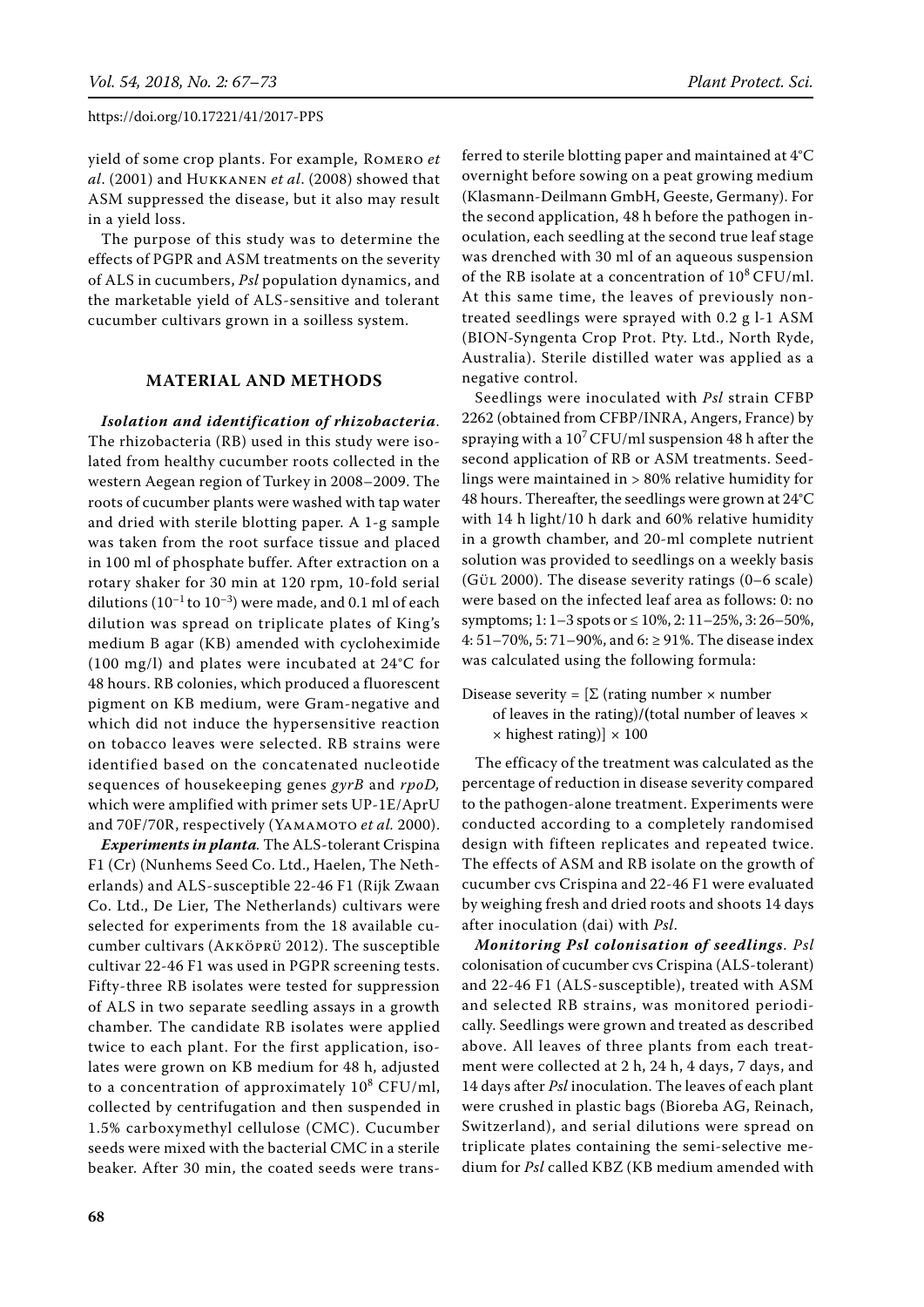boric acid, cephalexin, triphenyltetrazolium chloride, pararosaniline, and cycloheximide), which was prepared according to the protocol of INRA-*PaVe*, Angers, France (Akköprü 2012). Colony counts were converted to colony forming units per gram of fresh weight (CFU/g FW), and colonies on KBZ medium were confirmed as *Psl* using specific "Lac24" primer pairs (F: CGTAACAAATCGTACTAGG, R: ATTCGAGTTCGGAGAAGGTC) as described by Manceau and Brin (2003). A completely randomised experimental design was used for the assay, which was repeated twice.

*Biocontrol and growth promotion assays under soilless growth conditions*. Seedlings were treated with ASM, RB strains, and *Psl* as described above and were subsequently transferred to a greenhouse 3 dai with *Psl*. The seedlings were transplanted in plastic pots (16 l) filled with cocopeat bricks (Tartes Tarım Ind. Trade Co. Ltd., Izmir, Turkey), and two plants were placed in each pot. An experiment including 6 treatments (RB, ASM, and controls) was set up according to randomised blocks with four replicates and each plot had four plants. A complete nutrient solution was applied to cucumber plants using a drip irrigation system (Gül *et al.* 2000, 2013). Disease severity was measured with the 0–6 scale described above at 4, 7, 14, 21, 28, and 35 dai with *Psl*. Cucumber fruits were picked when the expected length was reached and weighed to determine marketable yield. The cumulative yield was evaluated at the end of the experiment, at 70 dai with *Psl*.

*In vitro tests with RB strain AA11/1*. The selected RB strain AA11/1 used in the plant experiments was analysed for siderophore production using the blue chromeazurol-*S* (CAS) agar method (SСНWYN & NEILANDS 1987), quantitative estimation of indole-3-acetic acid (IAA) (Asghar *et al.* 2002), and the ability to solubilise tricalcium phosphate in NBRIB agar medium (NAUTIYAL 1999). The methods of BAKKER and SCHIPPERS (1987) were used to detect the production of hydrogen cyanide. Tests for antibiosis between the strain AA11/1 and *Psl* were conducted in KB medium and KB supplemented with Fe<sup>3+</sup> (JETIYANON & KLOEPPER 2002).

*Statistical analysis*. The experimental variants for the two cultivars were as follows: (1) negative control plants (NC); (2) *Psl*-inoculated (PC); (3) RB-treated; (4) ASM-treated; (5) RB-treated + *Psl*-inoculated; (6) ASM-treated + *Psl* inoculated. The data were analysed using SPSS v17.0 statistical software. Significant differences between treatments were determined using Duncan's multiple range test with a significance level of *P* ≤ 0.05. *Psl* population data were log-transformed prior to analyses.

#### **RESULTS**

*Cucumber cultivars and traits of selected RB strains*. The tolerant Crispina F1 (Cr) and susceptible 22-46 F1 cultivars were selected from the 18 available cucumber cultivars based on respective reactions to *Psl* (Akköprü 2012). RB strain AA11/1 was selected for in-depth experiments among the 53 RB strains that were isolated from healthy cucumber roots and screened for the suppression of ALS on the suscep-



Figure 1. Influence of acibenzolar-*S*-methyl (AMS) and RB strain *Pseudomonas putida* A11/1 on the population dynamics of *Pseudomonas syringae* pv. *lachrymans* (*Psl*) in leaves of cucumber seedlings. The angular leaf spot-tolerant cultivar of cucumber Crispina (**A**) and the susceptible cultivar 22-46 (**B**) were treated with water (blue), RB strain AA11/1 (red), or ASM (green) and inoculated with *Psl* CFBP 2262. Mean *Psl* population sizes were estimated from crushed foliar tissue samples over time. Mean values followed by the same letter at the same time point are not significantly different according to Duncan's Multiple Range test at  $P \le 0.05$  significance level ( $N \ge 15$ )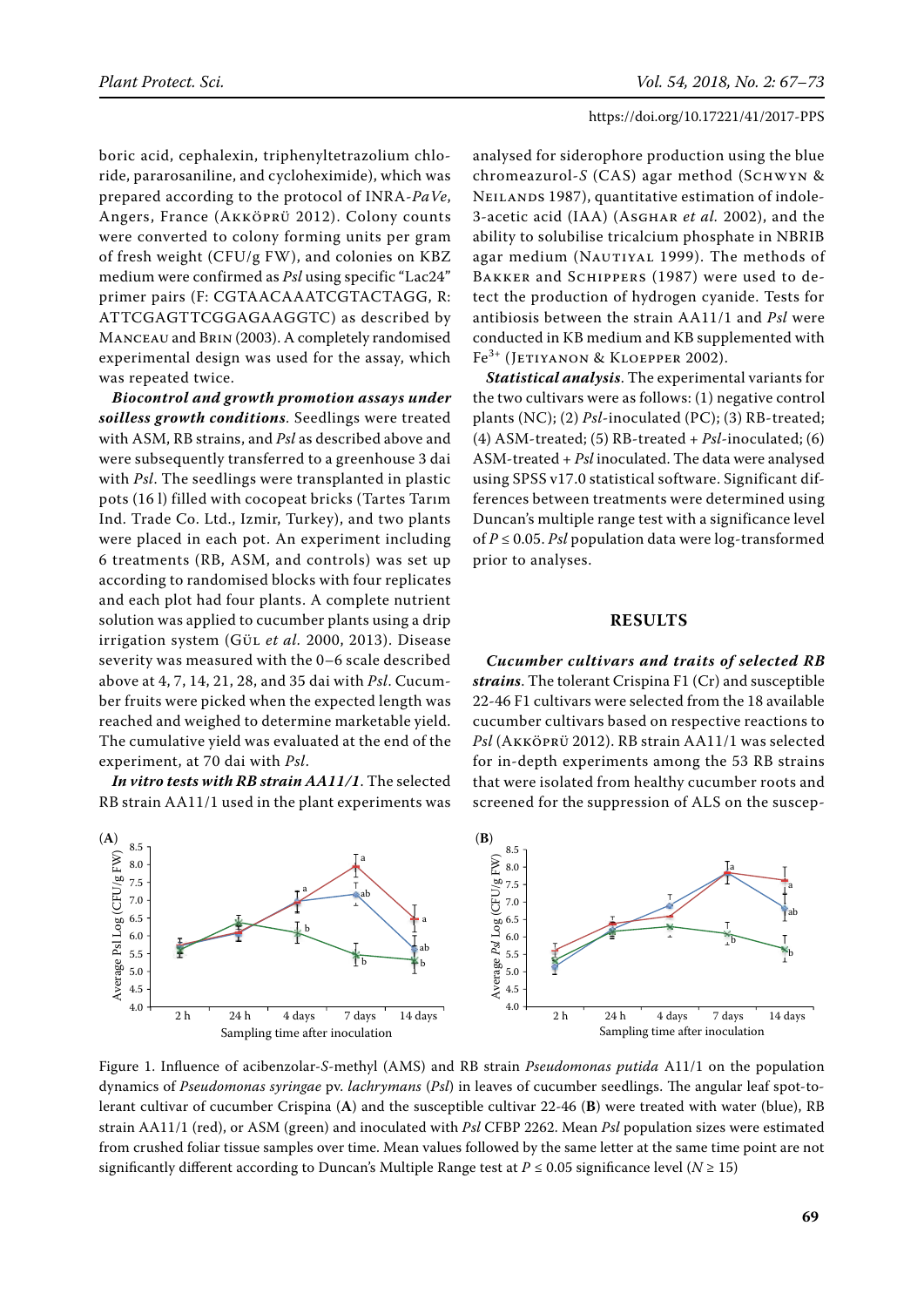

tible cultivar 22-46 F1 in the seedling assay (data not shown). RB strain AA11/1 reduced the average disease severity of ALS by 32.9%. After the *in planta* screening, the selected isolate AA11/1 was tested to determine its characteristics *in vitro*, and was found to produce high quantities of IAA (60  $\mu$ g/ml), large zones (15 mm diameter) on CAS agar associated with siderophores and zones of inhibition of *Psl* on KB medium (4.75 mm). However, the phosphatase and hydrogen cyanide production of AA11/1 was not detectable.

RB strain AA11/1 was identified as *Pseudomonas putida* (MF083943, MF083944) according to the sequence analysis of *rpoD* and *gyrB*.

*Growth chamber tests*. Among the treatments, the first changes in *Psl* populations on both cultivars were observed after the fourth day. ASM significantly reduced the growth of *Psl*, but AA11/1 did not affect Figure 2. Severity of angular leaf spot (ALS) on cucumber seedlings, inoculated with *Pseudomonas syringae* pv. *lachrymans* (*Psl*), and maintained in a growth chamber. Seedlings of the cultivar Crispina (Cr, ALS-tolerant) and 22-46 (22/46, ALS-susceptible) were treated with water, RB strain All/1, or acibenzolar-*S*-methyl, and inoculated with *Psl* CFBP 2262. Disease severity was monitored over time. Mean values followed by the same letter in a day are not significantly different according to Duncan's Multiple Range test at  $P \le 0.05$  significance level ( $N \ge 15$ )

the growth of *Psl* on either cucumber cultivar on the seventh day (Figure 1). On the  $14<sup>th</sup>$  day, AA11/1 did not have any effect on *Psl* populations in the susceptible cultivar, but the populations were significantly lower on the tolerant cultivar Cr treated with AA11/1 and ASM (Figure 1). On the other hand, disease symptom formation was reduced by ASM and AA11/1 on both cultivars (Figure 2). The most successful treatment for disease severity suppression was the ASM application (Figure2), and the efficacy rates of ASM were 69 and 92% in susceptible and tolerant cultivar, respectively. AA11/1 suppressed disease severity on the  $14<sup>th</sup>$  day in susceptible cultivar by 34% (Figure 2), even though *Psl* populations were not reduced compared to the control (Figure 1).

In general, *Psl* inoculation negatively affected plant growth in both cultivars (Table 1), and ASM treat-

| Treatment    |              | Shoot fresh weight (g)  | Shoot dry weight (g)    | Root fresh weight (g)   | Root dry weight (g)    |
|--------------|--------------|-------------------------|-------------------------|-------------------------|------------------------|
|              | NC           | $8.83^a \pm 0.54$       | $0.62^a \pm 0.05$       | $1.4^a \pm 0.11$        | $0.059^a \pm 0.005$    |
| cv. Crispina | $Psl$ (PC)   | $5.25^{\rm b} \pm 0.54$ | $0.36^b \pm 0.05$       | $0.91^b \pm 0.11$       | $0.032^b \pm 0.005$    |
|              | A11/1        | $7.93^a \pm 0.54$       | $0.60^a \pm 0.05$       | $1.48^a \pm 0.11$       | $0.056^a \pm 0.005$    |
|              | ASM          | $7.85^a \pm 0.54$       | $0.68^a \pm 0.05$       | $1.2^{ab} \pm 0.11$     | $0.052^a \pm 0.005$    |
|              | $AA11/1+Psl$ | $5.03^b \pm 0.54$       | $0.36^b \pm 0.05$       | $0.93^b \pm 0.11$       | $0.032^b \pm 0.005$    |
|              | $ASM+Psl$    | $4.39^{\rm b} \pm 0.54$ | $0.29^b \pm 0.05$       | $0.56^{\circ} \pm 0.11$ | $0.021^b \pm 0.005$    |
|              | NC           | $7.27^{ab}$ ± 0.60      | $0.48^b \pm 0.04$       | $0.61^{bc} \pm 0.60$    | $0.034^{ab} \pm 0.004$ |
|              | $Psl$ (PC)   | $6.46^b \pm 0.60$       | $0.50^{\rm b} \pm 0.04$ | $0.51^{\circ} \pm 0.60$ | $0.03^{ab} \pm 0.004$  |
| 22/46        | AA11/1       | $8.41^a \pm 0.60$       | $0.53^b \pm 0.04$       | $0.74^b \pm 0.60$       | $0.036^a \pm 0.004$    |
| $\mathbf{S}$ | ASM          | $8.14^{ab} \pm 0.60$    | $0.55^{\rm b} \pm 0.04$ | $0.45^{\circ} \pm 0.60$ | $0.027^{ab} \pm 0.004$ |
|              | $AA11/1+Psl$ | $7.79^{ab} \pm 0.60$    | $0.56^{\rm b} \pm 0.04$ | $0.53^{\circ} \pm 0.60$ | $0.032^{ab} \pm 0.004$ |
|              | $ASM+Psl$    | $6.56^{ab} \pm 0.60$    | $0.45^{\rm b} \pm 0.04$ | $0.52^{\circ} \pm 0.60$ | $0.023^b \pm 0.004$    |

Table 1. Effects of treatments on plant growth parameters of potted plants of cucumber cultivars Crispina (ALStolerant) and 22-46 (ALS-susceptible) at 14 dai with *Pseudomonas syringae* pv. *lachrymans* (*Psl*)

NC – water-treated, non-inoculated (negative control); PC – water-treated, pathogen-inoculated (positive control); mean values followed by the same letter in a cultivar column are not significantly different according to Duncan's Multiple Range test at  $P \le 0.05$  significance level ( $N \ge 15$ )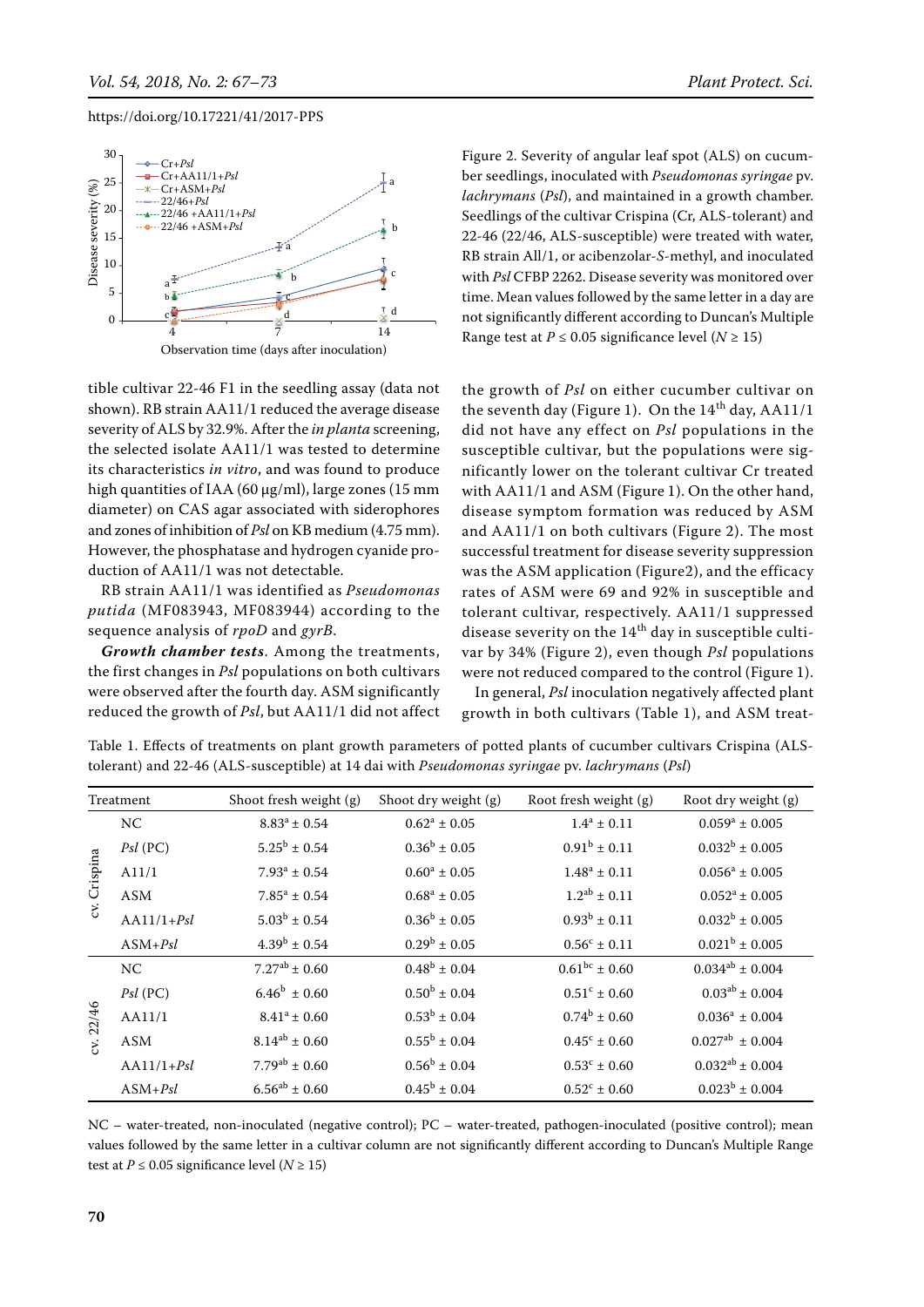

Figure 3. Effects of treatments with A11/1 or ASM on disease severity of ALS on two cucumber cultivars grown in a soilless system. The angular leaf spot-tolerant cultivar Crispina (**A**) and the susceptible cultivar 22-46 (**B**) were treated with water (diamond), RB strain AAll/1 (dash), or ASM (asterisk), and inoculated with *Psl* CFBP 2262. Disease severity was monitored over time. Mean values followed by the same letter in a day are not significantly different according to Duncan's Multiple Range test at  $P \le 0.05$  significance level ( $N = 12$ )

ments on both cultivars significantly decreased the root fresh weight compared to the negative control. Moreover, ASM + *Psl* treatments significantly decreased root fresh weight in the tolerant cultivar Crispina and root dry weight in the susceptible cultivar 22-46. On the other hand, AA11/1 increased root fresh and dry weights compared to NC in susceptible cultivar, and the AA11/1 + *Psl* treatment increased shoot fresh weights compared to the only *Psl* inoculated positive control in susceptible cultivar (Table 1).

*Soilless growing system experiments*. Regarding the tolerant cultivar, the disease increased on the  $14<sup>th</sup>$  day, and did not increase thereafter. However, in the susceptible cultivar, disease severity increased until the end of the experiment (Figure 3). On the  $21<sup>st</sup>$  day, AA11/1 limited ALS severity ratings up to 33 and 17% in susceptible and tolerant cultivar, respectively. However, the suppressive effect of AA11/1 on ALS gradually decreased in susceptible cultivar, likely because of the high *Psl* disease pressure. ASM decreased the disease severity at rates of 59 and 31% in tolerant and susceptible cultivar, respectively, until the end of the experiment (Figure 3). On the other hand, some phytotoxicity formations were observed, including necrotic spots, growth deficiency, and leaf curl of ASM-treated plants (data not shown) that were not observed with the other treatments. Under the high disease pressure, treatment with ASM or AA11/1 did not significantly increase the marketable yield of susceptible and tolerant cultivars (Table 2). However in the absence of disease pressure, the RB strain AA11/1 significantly increased the total marketable yield both in tolerant and susceptible cultivar at rates of 68 and 33%, respectively (Table 2).

## **DISCUSSION**

Bacterial characteristics, such as lipopolysaccharides, or the production of salicylic acid, siderophores, IAA, HNC, or antibiotics that are known to stimulate plant growth and induce resistance (Van Loon 2007; PIETERSE *et al.* 2014) are frequently used as criteria to select new PGPR candidates *in vitro*. Interestingly, Meziane *et al.* (2005) reported that lipopolysaccharides, flagella, and siderophores of *P. putida* WCS358 triggered ISR in *Arabidopsis*, but a mutant strain lacking those elicitors also triggered ISR. Consequently, because assays for putative ISR traits *in vitro* may not be predictive of *in planta* efficacy, we screened our candidate RB strains directly on seedlings for the ability to decrease disease severity. After the *in planta* screening, the selected isolate AA11/1 was tested to determine its characteristics *in vitro*, and was found to produce large zones associated with siderophores and high quantities of IAA.

Our RB strain AA11/1 significantly increased the total marketable yield both in tolerant and susceptible cultivars at rates of 68 and 33%, respectively, in the absence of disease pressure. The IAA production of this isolate may be a factor that underlies increased plant growth parameters and marketable yield of the cucumber cultivars tested (Tables 1 and 2). Similar results were reported by Gü<sub>L</sub> et al. (2013), who showed highly significant relationships between IAA production of PGPR, as well as increased cucumber fruit number and weight. Additionally, some researchers proposed that the IAA production ability might be used as a marker to select candidate PGPR strains (KHALID et al. 2004).

Researchers have observed different effects of ASM in several hosts, including reports of no effect or nega-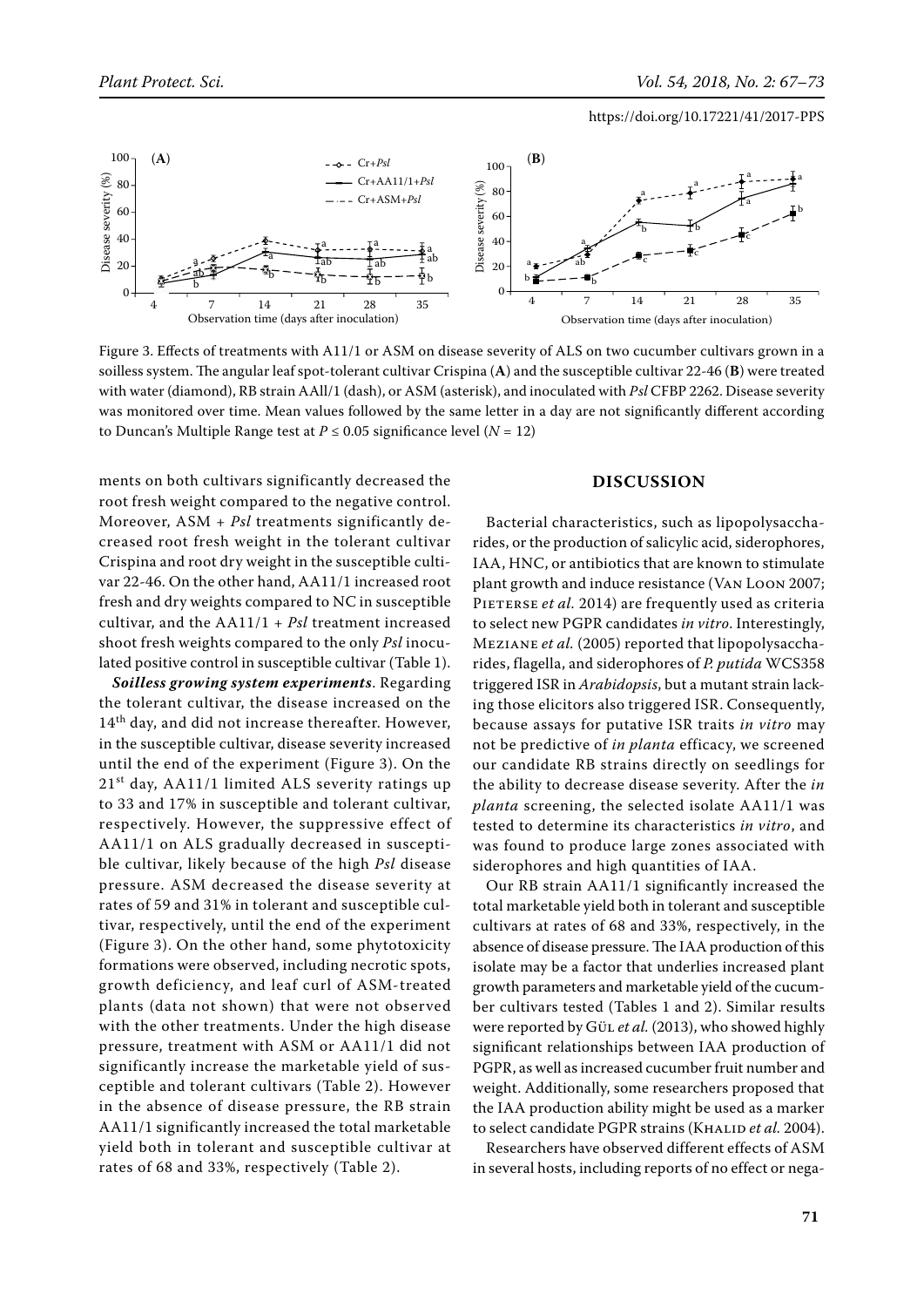Table 2. Effects of the treatments on total marketable yield of cucumber cultivars Crispina (Cr, ALS-tolerant) and 22-46 (22/46, ALS-susceptible) in soilless culture

| Treatment                                    |                        | Fruit/plant $(g)$ |  |
|----------------------------------------------|------------------------|-------------------|--|
|                                              | Cr(NC)                 | 276 <sup>b</sup>  |  |
|                                              | $Cr+Psl$ (PC)          | $20^{\circ}$      |  |
| Crispina<br>$v = 0.000$<br>37.33)            | $Cr+AA11/1$            | 463 <sup>a</sup>  |  |
| $+1$                                         | Cr+ASM                 | 297 <sup>b</sup>  |  |
| Ś.<br>ćΥ.<br>e,                              | $Cr+AA11/1+Psl$        | 81 <sup>c</sup>   |  |
|                                              | Cr+ASM+ <i>Psl</i>     | 119 <sup>c</sup>  |  |
|                                              | $22/46$ (NC)           | $598^B$           |  |
|                                              | $22/46 + Psl$ (PC)     | $0^{\circ}$       |  |
|                                              | $22/46 + AA11/1$       | 794 <sup>A</sup>  |  |
| cv. 22/46<br>$(P = 0.000$<br>D: $\pm$ 55.19) | $22/46 + ASM$          | $633^{\rm B}$     |  |
|                                              | $22/46+A$ A $11/1+Psl$ | $0^{\circ}$       |  |
|                                              | 22/46+ASM+ <i>Psl</i>  | $0^{\circ}$       |  |

NC – water-treated, non-inoculated (negative control); PC – water-treated, pathogen-inoculated (positive control); mean values followed by the same letter are not significantly different according to Duncan's Multiple Range test at  $P \le 0.05$ significance level (*N* = 10)

tive effects on plants and yield (Romero *et al*. 2001; Hukkanen *el al*. 2008; Mandal *et al.* 2008). In this study, ASM reduced some plant growth parameters in both cultivars (Table 1). Although ASM did not affect marketable yield in the absence of disease pressure (Table 2), we observed some symptoms of phytotoxicity on plants grown in soilless cultures. On the other hand, ASM was the most successful treatment for controlling the disease based on AA11/1 and cultivar effects. The results also indicated that the effects of ASM were likely associated with the suppression of *Psl* growth. Louws *et al.* (2001) and Buonaurio *et al.* (2002) obtained similar results, in that the disease severity in different pathosystems was reduced due to the suppression of pathogen population sizes. In the current study, this effect was observed following a single dose of ASM, but the suppression of disease gradually decreased over time in the susceptible cultivar (Figure 3B). Therefore, ASM must be regularly applied as recommended, and the use of ASM in an integrated pest management approach may be beneficial for disease control. However, cultivar features and dosage should be considered, because increasing the dose might give rise to yield loss or phytotoxicity.

Although A11/1 suppressed ALS in tolerant and susceptible cucumber cultivars, it did not inhibit *Psl*

populations on seedlings. Doss and Hevisi (1981) and Block *et al.* (2005) also found that population sizes of pathogenic bacteria were not affected despite decreased symptom formation on plants. This phenomenon is referred to as "systemic acquired tolerance" (SAT) rather than SAR (Block *et al.* 2005; HAMMERSCHMIDT 2009). Furthermore, BLOCK et al. (2005) proposed that SAT could be related to SAR, and it could be associated with the stimulation level. Van Loon (2007) suggested that tolerance in ISR could have resulted from physiological factors and plant ethylene hormones, and Mecey *et al*. (2011) concluded that genetic and physiological activation of symptom formation could be considered independently of the pathogen population development. Therefore, the effects of AA11/1 on ALS should be evaluated as tolerance within the ISR phenomenon.

In conclusion, although a single application of ASM had negative effects on plants, it significantly decreased the *Psl* population and associated disease severity. Our RB strain *P. putida* AA11/1 significantly increased marketable yields of both cultivars. Although AA11/1 did not decrease disease severity to the same level as ASM, it limited the disease severity by increasing plant tolerance without decreasing *Psl* populations. It was clearly observed in this work that AA11/1 increased the total marketable yield without any disease pressure. The application of AA11/1 combined with other control methods could be beneficial, resulting in increased yield and decreased pesticide and fertiliser input.

*Acknowledgements*. We thank Dr Charles Manceau (PaVé INRA-INH-Université d'Angers) and PaVé*,* INRA-INH-Université d'Angers, France for providing the *Psl* isolate and for the opportunity to work in their laboratory.

#### **References**

- Akköprü A. (2012): Investigations on biological control of angular leaf spot disease of cucumber (*Pseudomonas syringae* pv. *lachrymans*) by some rhizobacteria. [Doctoral Thesis.] İzmir, Ege University. (in Turkish)
- Asghar H.N., Zahir Z.A., Arshad M., Khaliq A. (2002): Relationship between in vitro production of auxins by rhizobacteria and their growth-promoting activities in *Brassica juncea* L. Biology and Fertility of Soils., 35: 231–237.
- Bakker A.W, Schippers B. (1987): Microbial cyanide production in the rhizosphere in relation to potato yield reduction and *Pseudomonas* spp-mediated plant growthstimulation. Soil Biology and Biochemistry, 19: 451–457.